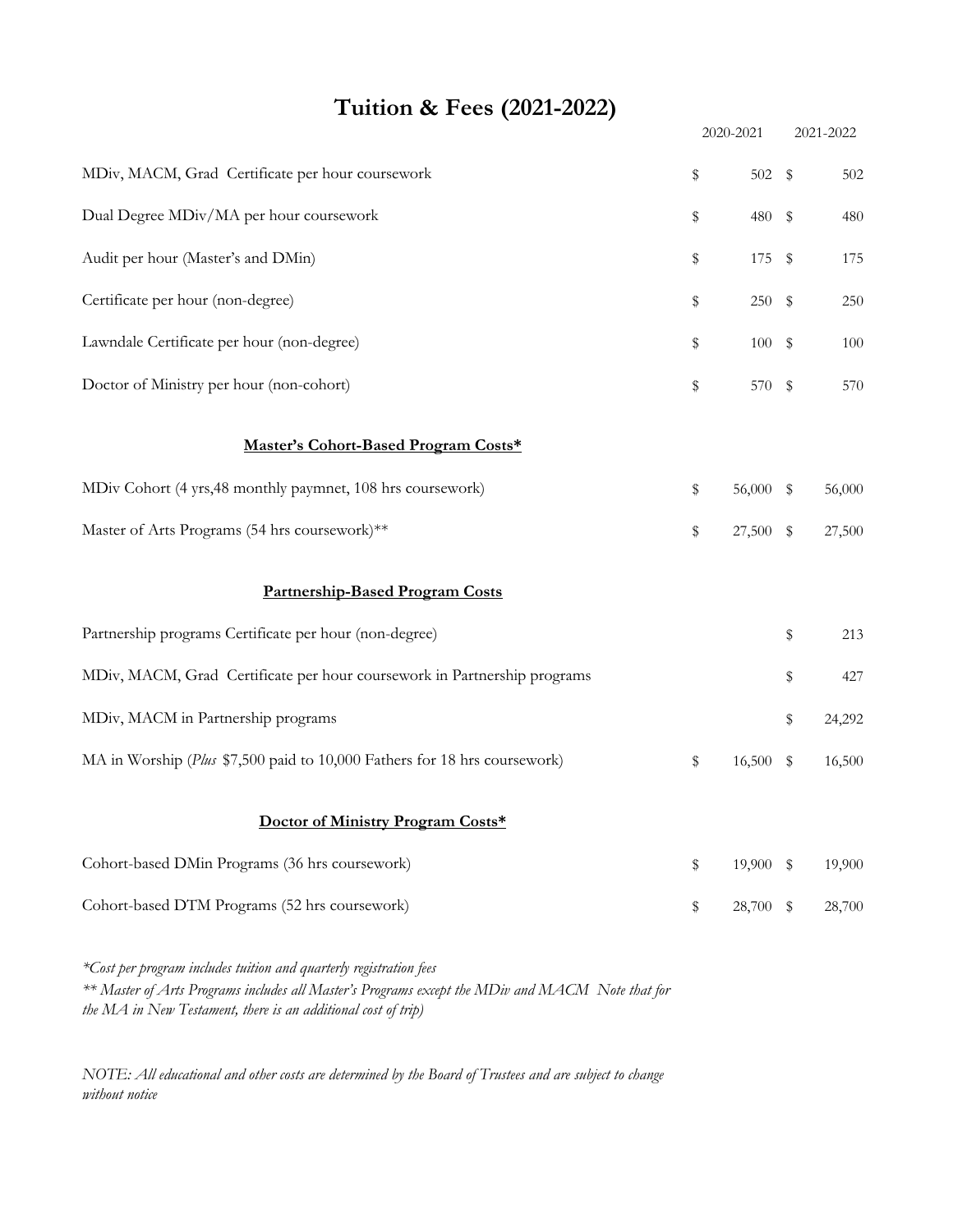## **Tuition & Fees (2021-2022)**

| \$<br>35                               | \$                                | 35                                                                                                                               |
|----------------------------------------|-----------------------------------|----------------------------------------------------------------------------------------------------------------------------------|
| \$<br>125                              | \$                                | 125                                                                                                                              |
| \$<br>$50\,$                           | $\,$                              | 50                                                                                                                               |
| \$<br>150                              | \$                                | 150                                                                                                                              |
| \$<br>$100\,$                          | $\sqrt[6]{\frac{1}{2}}$           | 100                                                                                                                              |
| \$<br>$50\,$                           | \$                                | 50                                                                                                                               |
| \$<br>$100\,$                          | $\sqrt[6]{\frac{1}{2}}$           | $100\,$                                                                                                                          |
| \$<br>$35\,$                           | \$                                | 35                                                                                                                               |
| \$<br>$20\,$                           | \$                                | 20                                                                                                                               |
| \$<br>225                              | \$                                | 225                                                                                                                              |
| \$<br>45                               | $\,$                              | 45                                                                                                                               |
| \$<br>15                               | \$                                | 15                                                                                                                               |
| \$                                     |                                   | 150                                                                                                                              |
| \$<br>$35\,$                           | $\,$                              | $35\,$                                                                                                                           |
|                                        |                                   | $50\,$                                                                                                                           |
|                                        |                                   | $100\,$                                                                                                                          |
|                                        |                                   | 400                                                                                                                              |
|                                        |                                   | 250                                                                                                                              |
|                                        |                                   | 100                                                                                                                              |
|                                        |                                   | 100                                                                                                                              |
|                                        |                                   | 50                                                                                                                               |
| \$<br>20                               | \$                                | 20                                                                                                                               |
| \$<br>\$<br>\$<br>\$<br>\$<br>\$<br>\$ | 50<br>400<br>100<br>$100\,$<br>50 | 150 \$<br>\$<br>$100 - $$<br>$\sqrt[6]{\frac{1}{2}}$<br>250<br>$\sqrt[6]{\frac{1}{2}}$<br>$\boldsymbol{\mathsf{\$}}$<br>\$<br>\$ |